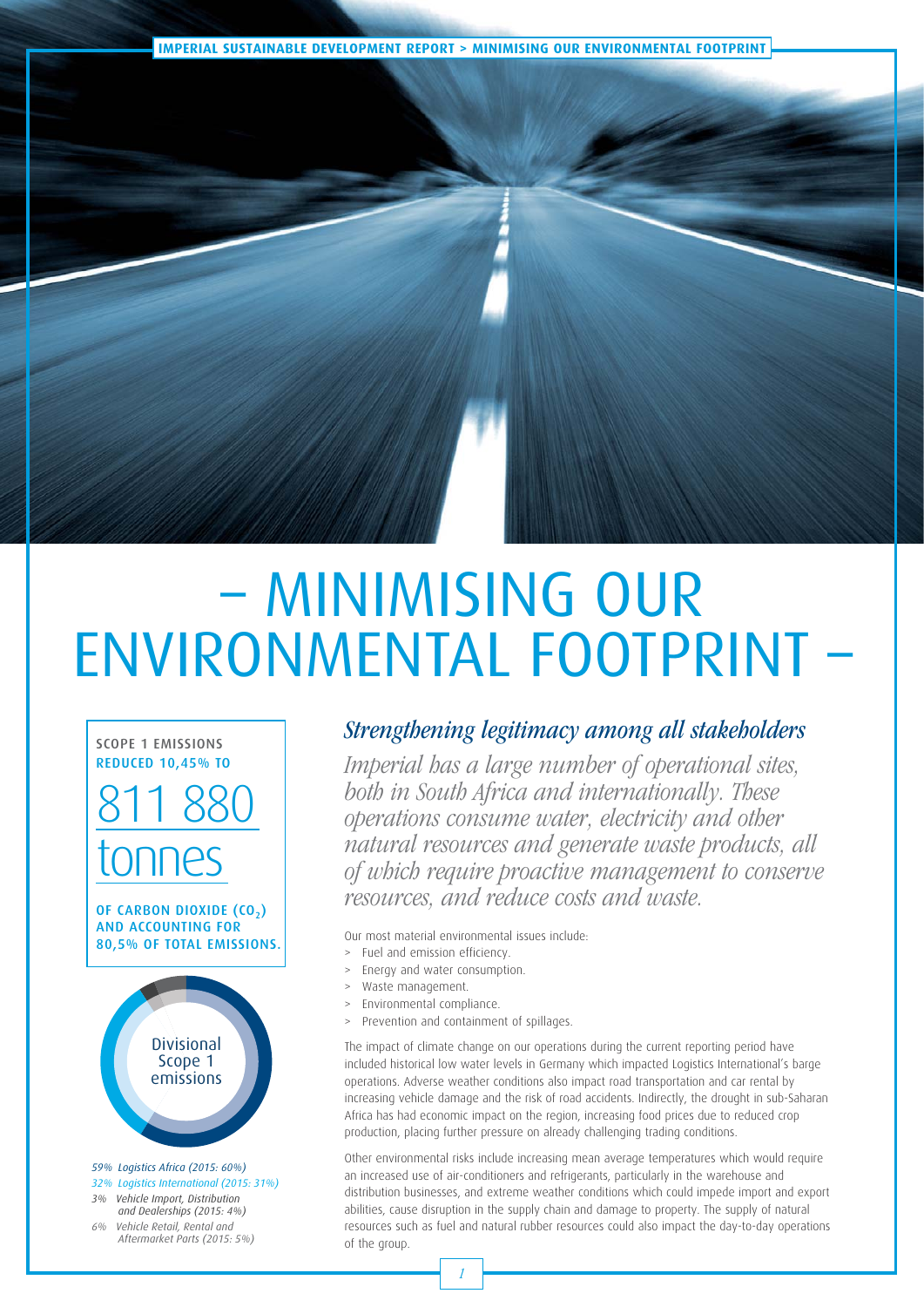

- *13% Logistics International (2015: 13%) 19% Vehicle Import, Distribution and Dealerships (2015: 17%) 28% Vehicle Retail, Rental and*
- *Aftermarket Parts (2015: 31%)*

# ANSIATISQ Customer Care Line **IMPERIAL**